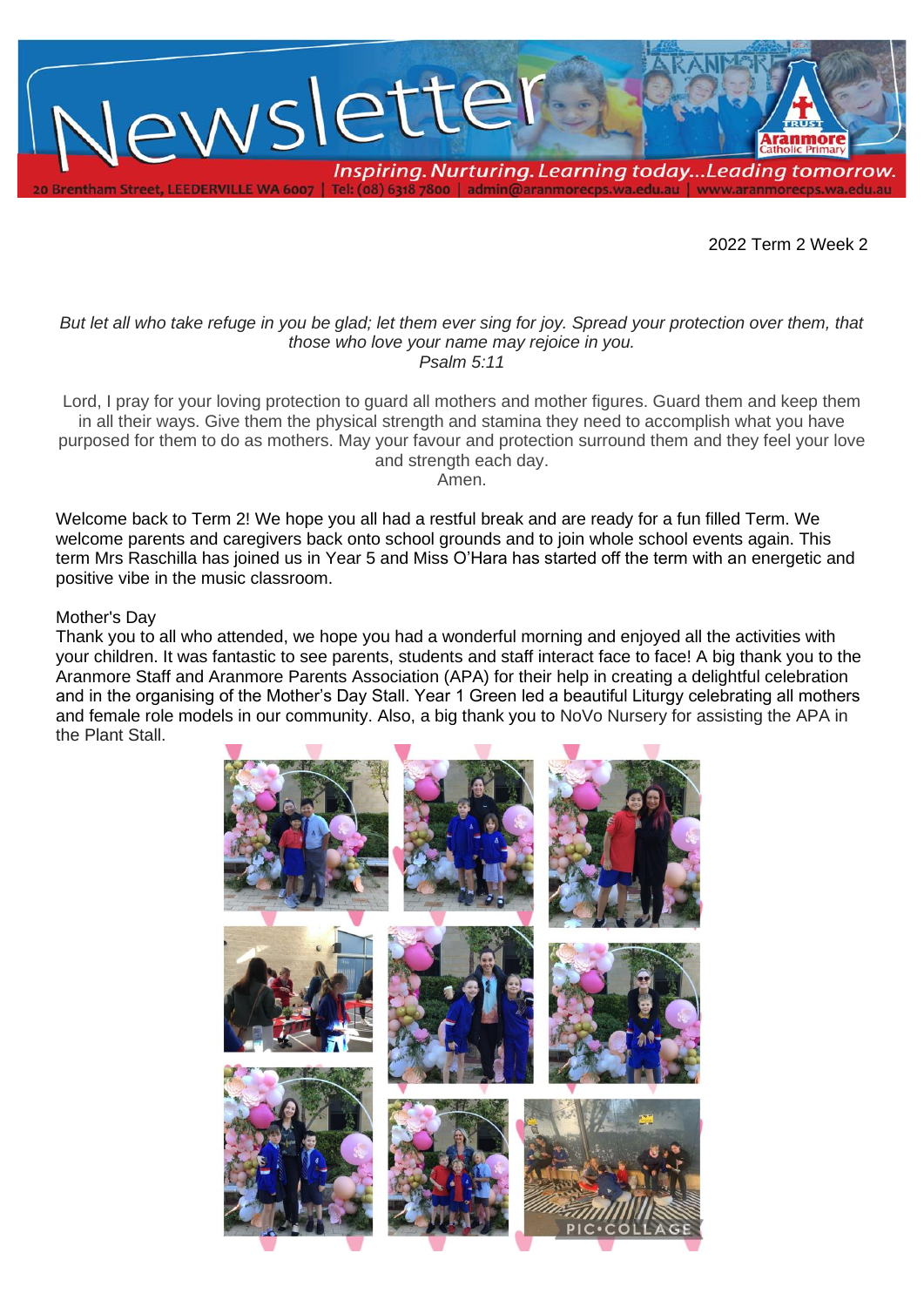#### Anzac Day

On the first day of school, our students celebrated the legacy of the ANZAC through prayer in a liturgical celebration in their classrooms, and completed an activity or piece of art. There are some beautiful pieces of artwork throughout the school.



# **NAPI AN**

NAPLAN begins next week for our Year 3 & 5 students. The assessments include Reading, Writing, Language Conventions and Mathematics, and will take place over two weeks. All assessments are completed online, except Year 3 Writing. We encourage our students to do their best, as they would complete any other assessment. Please refer to your classes Seesaw page for an assessment schedule.

## Sacramental Program

Families whose child is preparing to receive the Sacrament of Confirmation or Holy Communion this year are encouraged to ensure their enrolments have been handed into Father Angelo. The Confirmation Parent – Child Workshop will be held at the parish at 6pm on 11th May. We look forward to seeing Year 6 parents and their child at the workshop.

#### Winter Uniform

The new uniform is available for purchase now and is compulsory from January 2024. Currently, students can either wear the old uniform or the new uniform. However, they cannot mix the two uniforms. The uniform shop is open on Tuesday mornings from 8:15am -9 :15am or orders can be placed through the JFE website. For more information, please see the 'links' section on the school app.

## COVID Update

The latest information was sent out via email and published on the school app on the 1st May: 20220501 School Operating Guidelines. The exciting news is that regular school events can begin and parents are welcome on site. Please look at the school calendar for an updated schedule of events.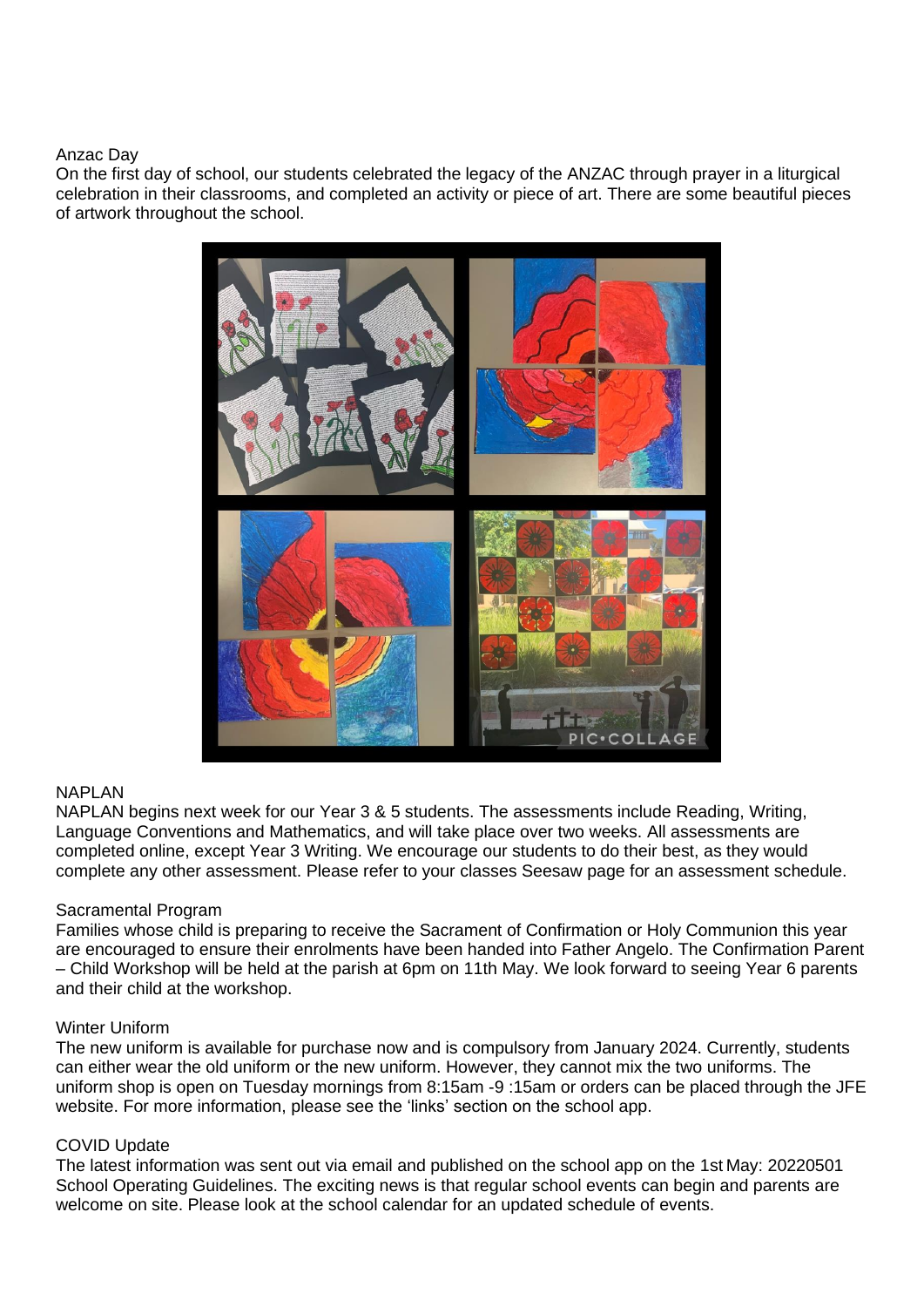Each person within our community has a responsibility to protect themselves and others. This can be achieved through the ongoing promotion of good hygiene principles and practices:

- Staff, students and parents staying home when sick or symptomatic,
- · Adults maintain physical distancing from other adults where possible,
- Avoiding unnecessary physical contact and physical greetings,
- Covering mouth and nose when coughing and sneezing,
- Disposing of tissues and masks appropriately AND
- · Washing hands regularly for 20 seconds with soap and water or an alcohol-based sanitiser including prior to meal breaks.

· The wellbeing and safety of our students, staff and community is our priority and we thank you all for your continued support.

At Aranmore, **supervision of students** begins at 8:10am and concludes at 3:20pm each day. We ask that parents make use of Gumtrees out of school hours care if you require assistance earlier or later in a day.

The School app is another MUST have. This app is used to quickly inform parents and carers of important information. Don't forget to turn 'notifications' on so that you don't miss a message. Please download from either the App Store or Play Store.

Please refer to the website or the app calendar for the latest term dates. Due to current restrictions, lots of changes have been made.

In the best interests of looking after children safely, the following child protection matter is in place: Bathroom and toilet facilities are available for all visitors to school in the administration area. **All adults, siblings and visitors must use the facilities available in the administration area. Parents are not able to accompany their child to student toilets.**

## **Important Dates**

- 10 May NAPLAN begins
- 11 May Confirmation Parent- Child Workshop 6pm, Parish
- 13 May Confirmation Retreat
- 13 May 2G Assembly, parents/caregivers are welcome
- 18 May APA meeting 7:15pm, Library
- 23 May Student free day
- 24 May Year 3 Liturgy, Our Lady Help of Christians Feast Day, parents/caregivers are welcome
- 26 May Sorry Day
- 27 May 2R National Reconciliation Reflection, parents welcome
- 28 May Confirmation 6:30pm
- 1 June Holy Communion Parent Workshop 6pm, Parish

Have a great weekend celebrating all the special females in your lives.

Sarah Pracilio Acting Principal